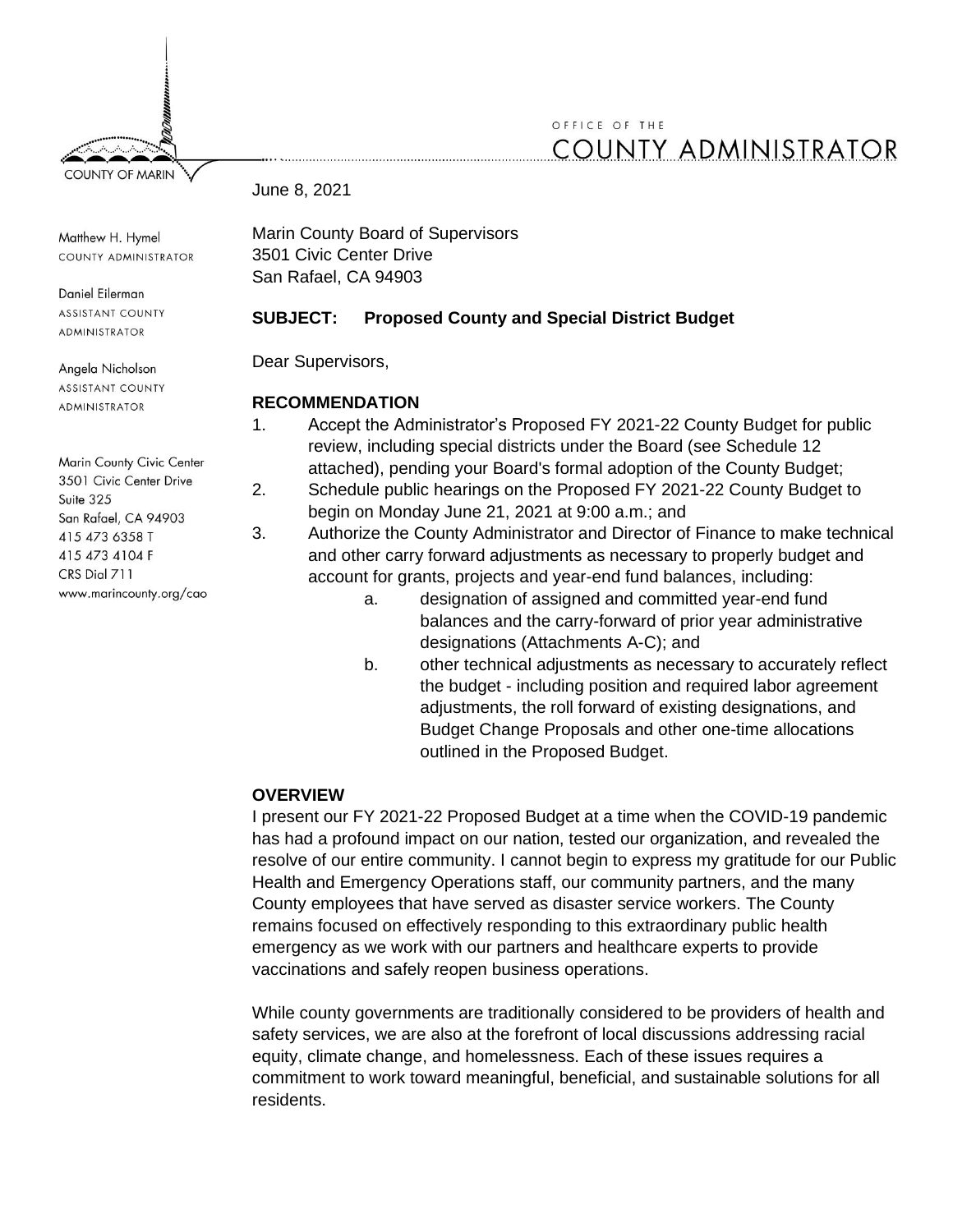#### PG. 2 OF 13

At the same time, our fiscal landscape has undergone massive shifts, from the brink of a global recession to the beginning of an economic recovery that is temporarily fueled by historic levels of federal fiscal relief. We will have a unique opportunity over the next several years to invest in the future of our community, yet as we prioritize the allocation of federal relief funds to create lasting positive impacts, we must also adhere to the fundamental fiscal discipline of distinguishing between one-time revenue sources and ongoing expenditure commitments.

With the federal American Rescue Plan, we will be able to expand rental assistance programs, house the homeless, support our economic recovery, and improve community health while also making significant investments in critical county infrastructure, climate change, and racial equity. Although the federal funds are restricted for specific purposes, I am confident that we can partner with our cities, towns, community-based organizations, and residents to leverage this opportunity to build a better future for our County.

### **COMMUNITY PRIORITIES GUIDE BUDGET DECISIONS**

Our objective in preparing this Proposed Budget is to present fiscally responsible recommendations that reflect our community's top priorities. To be a responsive government, we must continue to look ahead, adapt to changing conditions, and build upon the progress we have made to improve services for our residents.

The FY 2021-22 Proposed Budget addresses each of your Board's highest priorities, which include:

- Improving disaster preparedness
- Building a racially equitable community
- Reducing carbon emissions and adapting to climate change
- Preserving and increasing affordable housing
- Investing in county infrastructure

#### **BUDGET SUMMARY**

The Proposed Budget seeks to continue our efforts to curtail the COVID-19 pandemic while making thoughtful investments in our top community priorities to help bring about lasting positive change. The proposed budget is balanced, and the additional one-time funding provides the opportunity to address immediate community needs while also investing in our longer-term goals.

The FY 2021-22 Proposed All Funds budget is \$682.6 million, a 10.1 percent increase compared to the prior year. The ongoing All Funds budget, which excludes one-time expenses, is \$647.8 million, an increase of 7.4 percent compared to last year. The General Fund, which is the primary operating fund for the County, is \$516.9 million, which is a 10.8 percent increase from the prior year. Ongoing General Fund expenses of \$491 million are a 7.8 percent increase compared to FY 2020-21. Including special districts under the Board, the County's total budget for FY 2021-22 is \$714.9 million, which is an increase of 8.5 percent from the prior year. A schedule of special district sources and uses is attached (Schedule 12 in State Auditor-Controller format).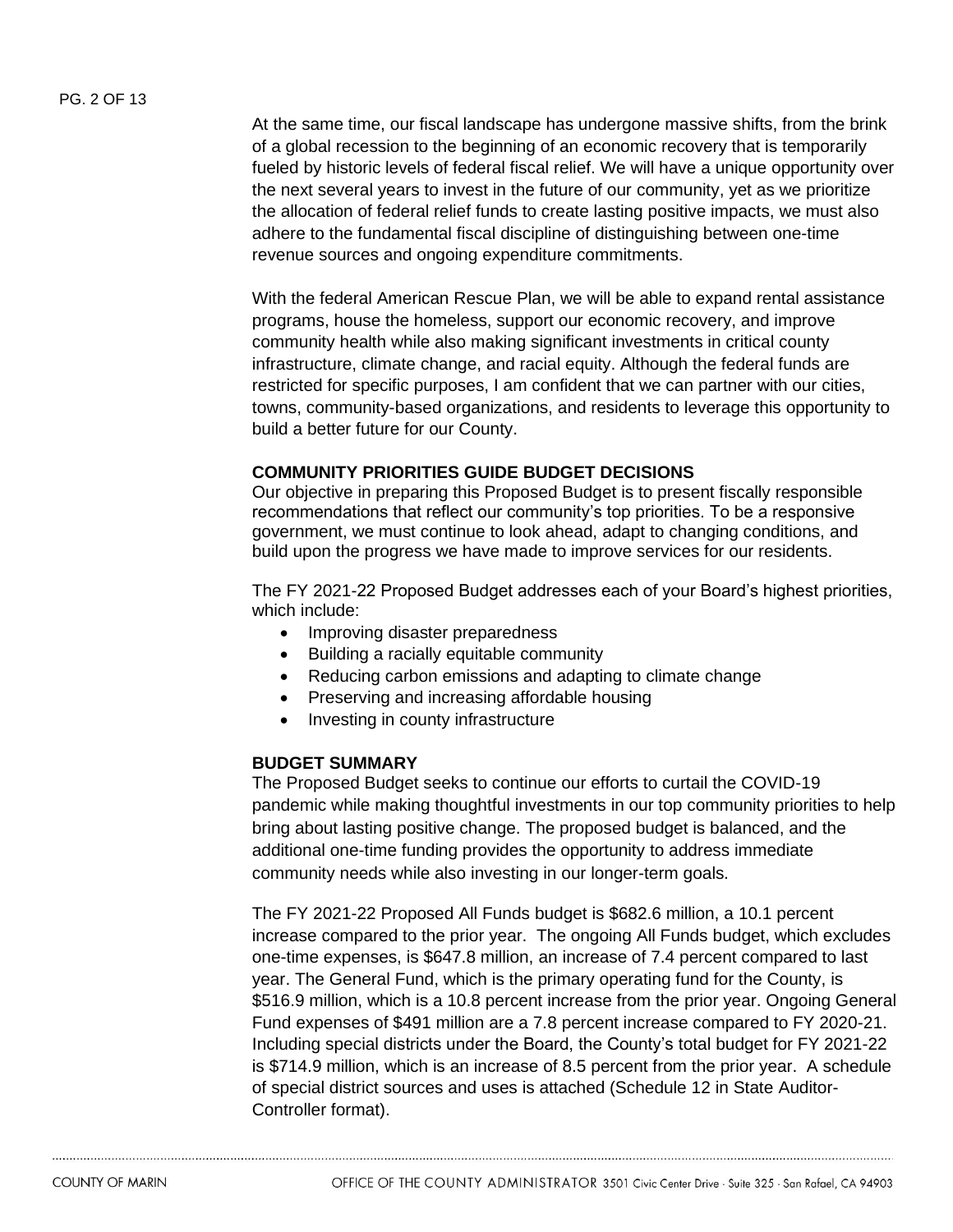#### PG. 3 OF 13

| <b>General Fund and HHS Operating Fund</b>         |                 |                 |             |            |
|----------------------------------------------------|-----------------|-----------------|-------------|------------|
|                                                    | FY 2019-20      | FY 2020-21      | FY 2021-22  | FY 2021-22 |
|                                                    | <b>Approved</b> | <b>Approved</b> | Proposed    | % Change   |
| <b>Revenues</b>                                    |                 |                 |             |            |
| Revenues                                           | 406,263,508     | 403,971,533     | 446,799,379 | 10.6%      |
| <b>Prior Year Fund Balance</b>                     | 33,827,004      | 31,146,645      | 45,940,972  | 47.5%      |
| Use of Reserves                                    | 0               | 2,100,000       | $\Omega$    | $-100.0%$  |
| <b>Net Transfers</b>                               | 34, 158, 235    | 29,477,850      | 24,179,628  | $-18.0%$   |
| <b>Total General/HHS Fund Sources</b>              | 474,248,747     | 466,696,028     | 516,919,979 | 10.8%      |
| <b>Expenditures</b>                                |                 |                 |             |            |
|                                                    |                 |                 |             |            |
| Ongoing<br>One-Time                                | 460, 421, 743   | 455,549,383     | 490,979,007 | 7.8%       |
|                                                    | 13,827,004      | 11,146,645      | 25,940,972  | 132.7%     |
| <b>Total General/HHS Fund Uses</b>                 | 474,248,747     | 466,696,028     | 516,919,979 | 10.8%      |
| <b>Countywide All Funds</b>                        |                 |                 |             |            |
|                                                    | FY 2019-20      | FY 2020-21      | FY 2021-22  | FY 2021-22 |
|                                                    | Approved        | Approved        | Proposed    | % Change   |
| Revenues                                           |                 |                 |             |            |
| Revenues                                           | 594,282,507     | 579,024,923     | 635,886,171 | $-2.6%$    |
| <b>Prior Year Fund Balance</b>                     | 39,282,836      | 41,442,506      | 49,475,695  | 5.5%       |
| Use of Reserves                                    | 0               | 2,100,000       | $\Omega$    |            |
| <b>Net Transfers</b>                               | (2,792,365)     | (2,803,730)     | (2,802,725) | 0.4%       |
| <b>Total All Fund Sources</b>                      | 630,772,978     | 619,763,699     | 682,559,141 | $-1.7%$    |
| <b>Expenditures</b>                                |                 |                 |             |            |
| Ongoing                                            | 611,789,271     | 603,364,366     | 647,816,176 | 7.4%       |
| One-Time                                           | 18,983,707      | 16,399,333      | 34,742,965  | 111.9%     |
| <b>Total All Fund Uses</b>                         | 630,772,978     | 619,763,699     | 682,559,141 | 10.1%      |
|                                                    |                 |                 |             |            |
| <b>Special Districts</b>                           |                 |                 |             |            |
|                                                    | FY 2019-20      | FY 2020-21      | FY 2021-22  | FY 2021-22 |
|                                                    | Approved        | Approved        | Proposed    | % Change   |
| <b>Special District Sources</b>                    | 29,745,700      | 30,544,082      | 33,036,442  | 8.2%       |
| <b>Special District Uses</b>                       | 46,338,283      | 39,221,145      | 32,298,642  | $-17.6%$   |
|                                                    |                 |                 |             |            |
| <b>Total Sources - including Special Districts</b> | 660,518,678     | 650,307,781     | 715,595,583 | 10.0%      |
| <b>Total Uses - including Special Districts</b>    | 677,111,261     | 658.984.844     | 714,857,783 | 8.5%       |

One-time expenditures total \$34.7 million for All Funds, which is an increase of \$18.3 million from the prior year. This is largely funded by FY 2020-21 savings in the General Fund. Recommended allocations of General Fund one-time expenditures are included on page 22 of the FY 2021-22 Proposed Budget document and include \$5 million for Affordable Housing Projects, \$4 million for Fire Department facility improvements, \$3 million for Emergency Preparation projects, \$3 million for infrastructure investments in Marin City and over \$7 million in department budget change proposals.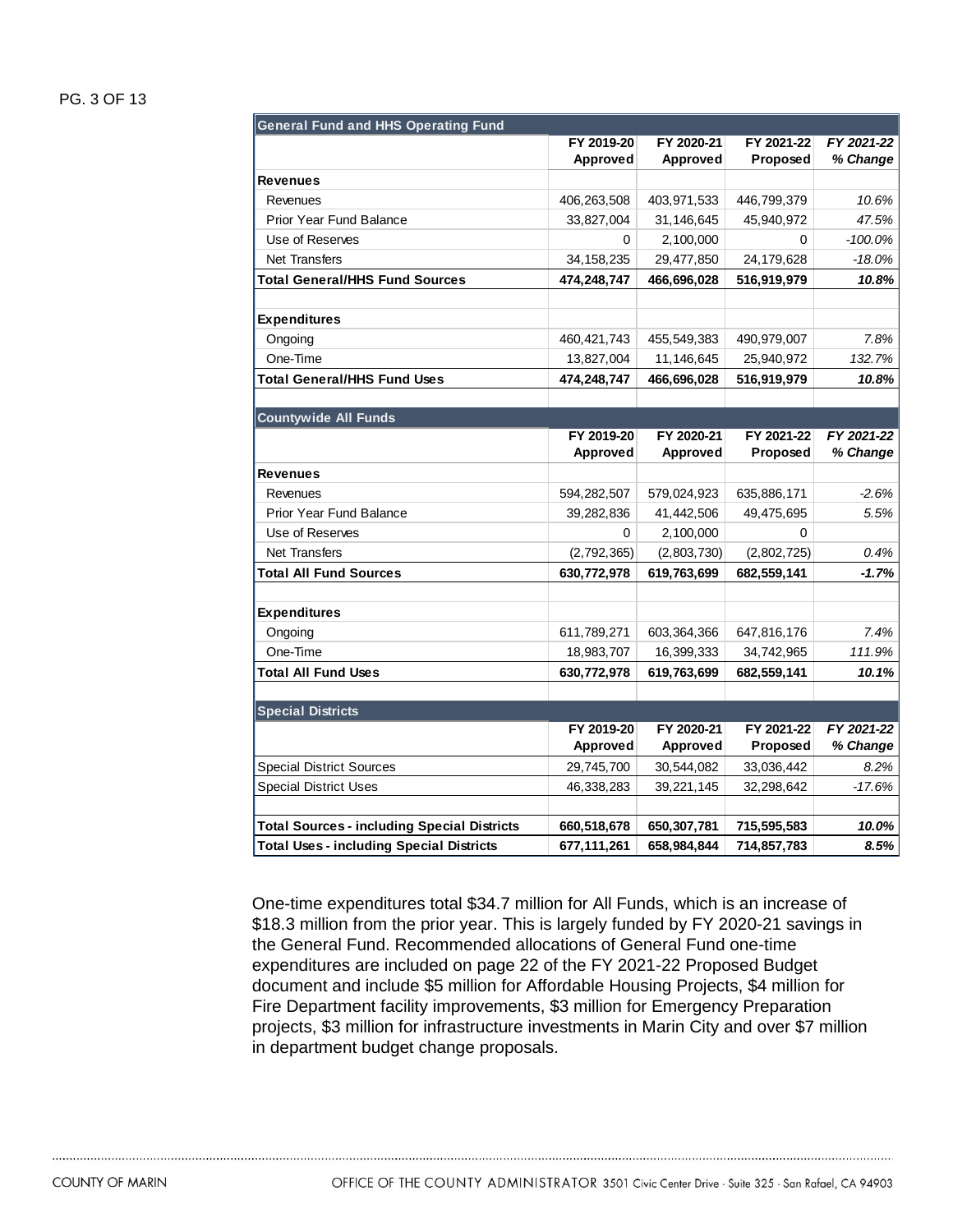#### **Disaster Preparedness**

Our recent experiences with COVID-19 and wildfires have reinforced the importance of being prepared for disasters. Throughout the past year, more than 1,300 County staff have served over 350,000 hours as Disaster Service Workers at the Emergency Operations Center, vaccination centers, testing facilities, homeless shelters, and food distribution sites. Along with numerous partners, we have completed over 475,000 tests, identified over 11,500 active cases, and administered over 190,000 vaccinations. We are proud that the efforts of Marin County staff who, alongside our community service partners and local medical organizations, have resulted in 75 percent of eligible residents becoming fully inoculated thus far.

Since the onset of the pandemic, state and federal funding has enabled the County to provide over \$90 million in supportive services to our community. These services have included testing, contact tracing, vaccinations, income relief programs, rental assistance, food delivery, Great Plates, Project Roomkey and Project Homekey, as well as expanded childcare and distance learning services.

State and federal funding has also enabled the Public Health Division to add over 90 employees to facilitate emergency response activities. In addition, on April  $20<sup>th</sup>$ , your Board approved the addition of 20 grant-funded employees to further strengthen our public health infrastructure over the next two years. This staffing enhancement will further support County capacity for testing, contract tracing, vaccinations, and surveillance, while also improving our electronic health reporting and community outreach efforts.

In the coming year we will transition most of our COVID-19 response to the Health and Human Services Department as we prepare for other potential emergencies such as wildfires, extreme heat events, and public safety power-shutoffs (PSPS) across the county. Part of this preparation has been to increase staffing for wildfire response and mitigation. Over the past year, your Board approved funding for ten additional firefighters to improve emergency response capacity and to increase vegetation management initiatives that reduce fuels within Marin County lands. We will also receive annual allocations from the voter-approved Marin Wildfire Prevention Authority (MWPA) that will support defensible space assessments and provide funding for countywide wildfire prevention projects.

Preparing for disasters of any kind includes ensuring that our key infrastructure is safe, efficient, and resilient. Facilities such as the Marin Center, the Civic Center, and the Marin Health and Wellness Center have proved to be vital community resources during recent disasters. With this in mind, we have begun upgrading core facilities that can be used for evacuation shelters, cooling centers, and emergency backup operations centers. In the past year, the Veterans' Memorial Auditorium and Marin Center Exhibit Hall have installed electrical improvements and upgrades to ensure they can connect to alternative power. The Departments of Public Works and Cultural Services are also leveraging FEMA grants for a seismic retrofit of the Marin Center. Although the retrofit project will limit the facility's capacity during construction in 2022 and 2023, the efforts will ensure that the facility can serve dual use as a cultural resource and emergency facility for many years to come.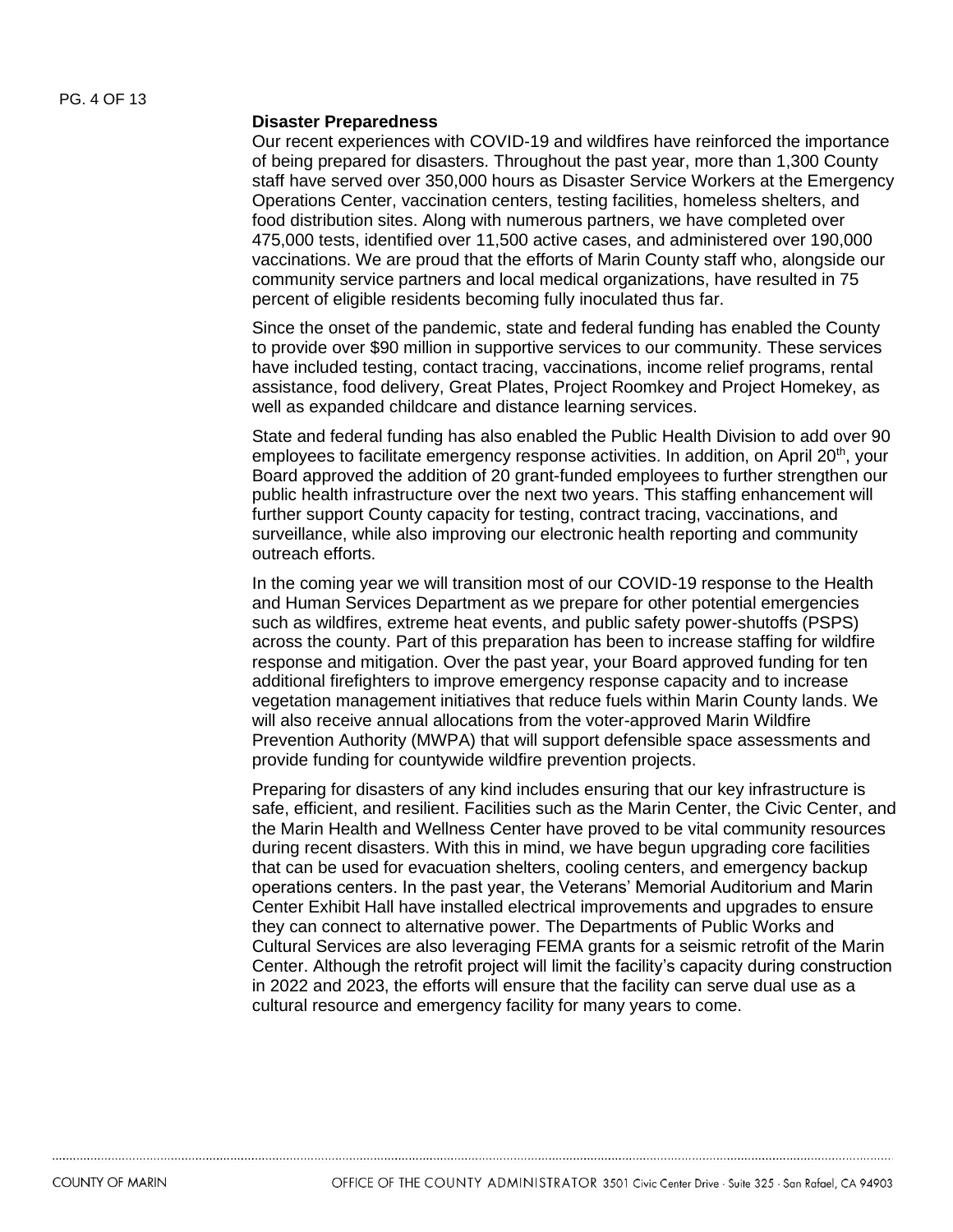This proposed budget builds on previous efforts and includes over \$6.0 million in one-time investments to bolster emergency response capacity, as well as \$9.0 million in set-asides for improvements to fire department facilities across the county.

#### **Racial Equity**

The Marin County Office of Equity was created to establish the County of Marin as an anti-racist, multicultural workforce committed to accountability, transformational change, and community engagement. The Office of Equity's vision is to dismantle inequities and modify systems inherited through centuries of racial, social, and political injustice.

As an organization, we know we have a long way to go towards meeting these goals. Still, since 2017 and the creation of the Race Equity Action Plan, the County has sought to engage our employees with programs and opportunities to learn and discuss equity in transformative ways so that our community services and programs are delivered in an inclusive and culturally competent manner. These initiatives include every employee completing a cultural competence course, delivering the *Safe Space Brave Space* speaker series, launching the *Community at the Table s*peaker series with our first guest, Dr. Ibram X. Kendi, and establishing Workforce Equity Champions to foster organizational development. We have transformed our recruiting processes and continue to examine internal barriers that prevent qualified candidates from employment with the County. We have also formed an External Race Equity Planning Committee to make racial equity recommendations to your Board.

In the Emergency Operations Center (EOC), equity remained a core focus throughout the County response as our LatinX community bore a disproportionate share of the pandemic's impacts. While 16 percent of our population are LatinX, over 50 percent of our COVID cases have been in the LatinX community. With that type of disparate impact, our response has been targeted and intentional to ensure services reach those who need them most. For equity in testing, we opened various testing opportunities in the Canal community. To address inequities in the financial burdens of COVID-19, we coordinated with the Marin Community Foundation to develop a disaster relief program to financially support residents who contracted COVID-19. The EOC staffed food distribution lines to ensure access to healthy food for those experiencing food insecurity. We relocated our hotel services for COVID-positive residents to a more central location and partnered with community-based organizations (CBO's) across the County to provide culturally competent services where they were needed most. Finally, to ensure equity in vaccine distribution, the EOC utilized mobile teams to reach residents in all our communities. The pandemic has driven us to rethink the way we deliver services and we now have an opportunity to translate those lessons into improved systems, practices, and policies; ensuring that we continue to build toward a stronger and more equitable Marin.

This proposed budget includes \$5 million in set-asides for future Racial Equity initiatives, a fixed-term position in the HHS Equity and Strategy Team, and the creation of a dedicated Equity Division within the County Administrator's Office to provide ongoing leadership on countywide issues.

#### **Climate Change**

Marin was one of the first counties in California to take formal action to address greenhouse gas emissions through a Climate Action Plan. When updated in 2015, the Plan included aggressive goals on emission reductions. As of the 2018 inventory,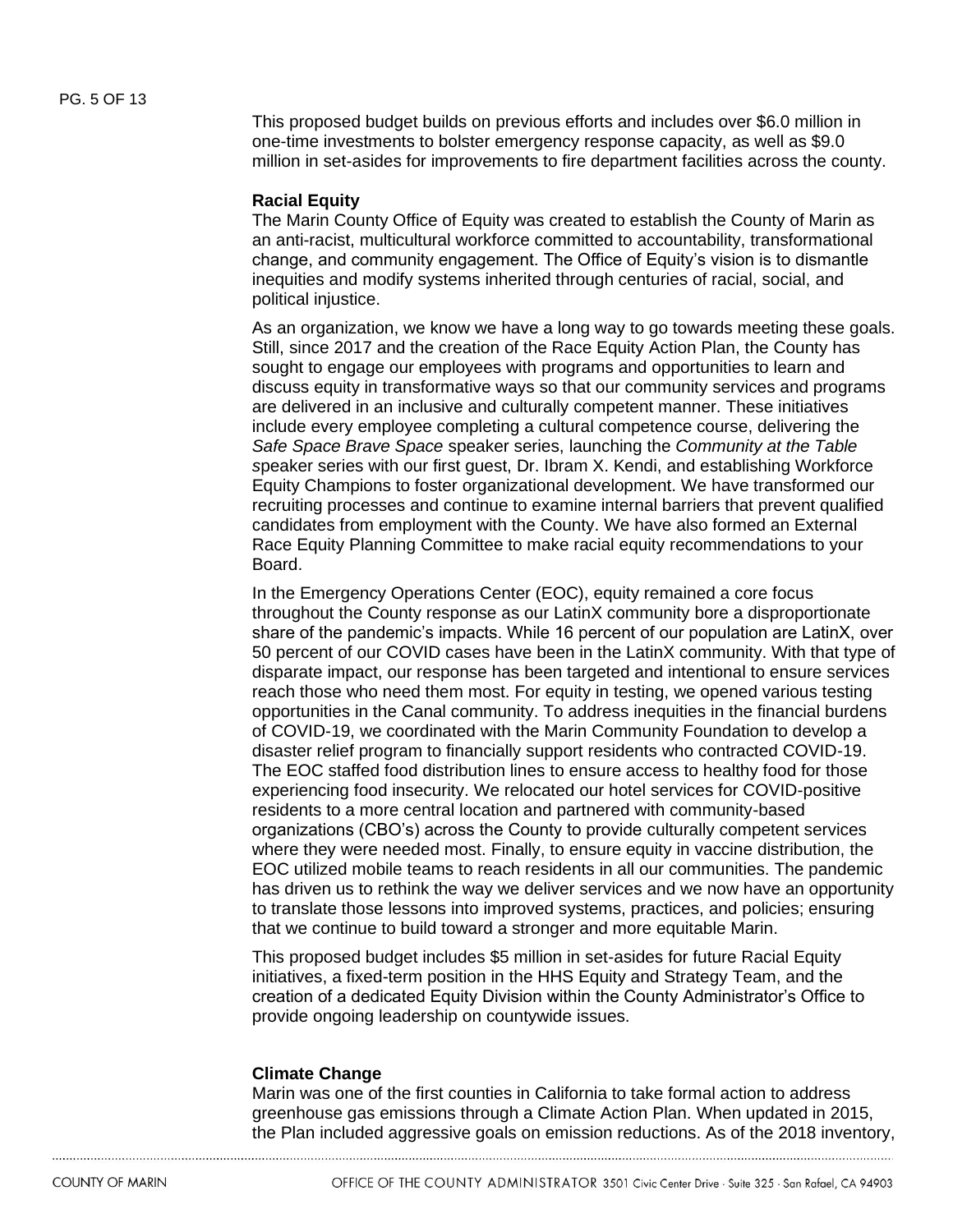the County has reduced unincorporated emissions to 23% below 2005 levels and is currently completing the 2019 inventory. The County has continued to encourage the use of energy from renewable sources, implemented power-saving efficiency programs, encouraged carbon-reducing agricultural practices, supported alternative transportation programs, and promoted water conservation, waste reduction, and recycling programs.

In December 2020, your Board adopted an update to the Marin County Climate Action Plan with targets and measures identified for 2030. The updated goals include a 60 percent reduction in greenhouse gas (GHG) emissions below 2005 levels by 2030 and a commitment to drawing down GHG emissions to zero by 2045. These goals will be accomplished through a combination of 29 solutions across the focus areas of renewable energy, transportation, buildings and infrastructure, local food and food waste, carbon sequestration, and climate resilient communities. Several of the adopted strategies build on existing programs, while others provide new opportunities to address GHG emissions.

In April 2021, your Board approved the formation of a new non-profit, Drawdown: Marin. This new partner will collaborate with the County to serve as an environmental innovation hub while leveraging, amplifying, and supporting existing organizations and bold climate solutions across the county. Ongoing programs such as C-SMART and BayWAVE also continue to develop partnerships in the community to advance climate change adaptation and mitigation planning.

The Proposed Budget includes ongoing funding for two positions in the Community Development Agency's Sustainability Program, an additional fixed-term position in Public Works to support BayWAVE, and over \$6 million in funds for grant matching and future adaptation and mitigation projects.

#### **Affordable Housing**

Throughout the COVID-19 pandemic, Marin County has continued to prioritize housing accessibility and tenant protections. In summer 2020, Victory Village, a lowincome senior housing project in Fairfax, opened 53 new one-bedroom units. Progress also continues at the former Coast Guard site in Point Reyes Station with county staff focusing on predevelopment work to convert the property to permanent affordable housing.

In addition to approving new housing developments, your Board prioritized tenant protections through new policies such as the Emergency Rental Assistance Program and eviction moratoriums. Initially, the Emergency Rental Assistance Program was a partnership between the County of Marin, local community-based organizations, and the Marin Community Foundation with the goal of preventing evictions and homelessness. Over the past few months, we have received \$16 million in additional State funding to supplement rental assistance programs that enable low-income residents and landlords to receive unpaid back rent related to the pandemic. As of May 2021, more than 3,000 people have contacted the County for help with unpaid rent. With similar goals of preventing homelessness, your Board has banned evictions through at least September 2021 for residents economically impacted by the coronavirus and has implemented a temporary freeze on residential rent increases in Marin City and West Marin.

Looking to the future of housing in Marin County, the Community Development Agency has begun updating the Housing Element of the Marin Countywide Plan for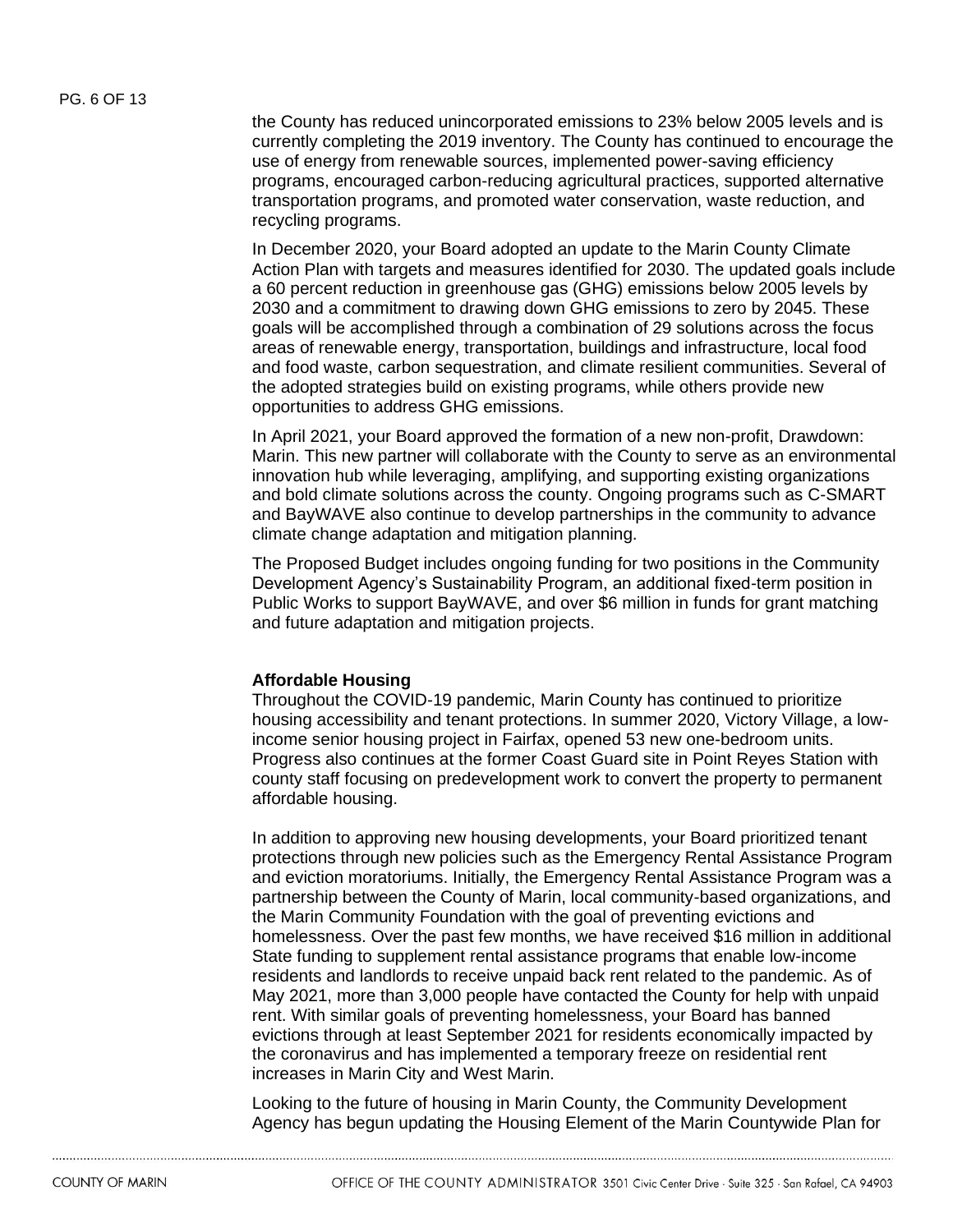2022-2030. The Housing Element identifies how the County will meet our housing needs at all income levels and includes Marin County's Regional Housing Need Allocation (RHNA). Marin County's RHNA is expected to increase significantly, from 185 units for the current Housing Element cycle to 3,510 units recommended for the upcoming cycle, or approximately 19 times our prior housing element requirement. To meet deadlines established by the State, the County will need to adopt the forthcoming Housing Element no later than December 31, 2022.

The proposed budget includes \$5 million in additional set-asides for future affordable housing projects, and 1.0 FTE fixed term staff in the Community Development Agency to be dedicated for project management of existing initiatives.

#### **Infrastructure**

Investments in County-owned infrastructure remain a long-term top priority. While we are fortunate to own many of our facilities, most are aging and will require additional maintenance investments. With over \$200 million in deferred maintenance, your Board has been steadfast in prioritizing one-time and ongoing funds to address the most critical needs. In addition to building a new fire station in Tomales, refurbishing the West Marin Service Center, and replacing the Civic Center roof, we have also invested over \$90 million in discretionary funds toward improving road conditions in unincorporated areas over the past ten years. Progress on large-scale roadway improvement projects continues, including the rehabilitation of Sir Francis Drake Boulevard, safety enhancements to the Lucas Valley Curve, and paving projects on federally owned roads in West Marin as part of the Federal Land Access Program (FLAP).

Recent data show that the pavement condition index (PCI) of unincorporated roads has increased over the past ten years, however, the estimated deferred maintenance of the existing road system still exceeds \$65 million and is projected to increase to \$80 million under current funding levels.

The Proposed Budget includes an additional \$5 million in ongoing General Fund support for summer road infrastructure projects. Combined with annual SB1 Gas Tax revenues of \$4.5 million and allocations from the Transportation Authority of Marin (TAM), the increased General Fund contributions will fully fund ongoing rehabilitation projects to maintain the current PCI in the County's unincorporated areas.

Current estimates of deferred maintenance for County-owned buildings exceed \$150 million. The proposed FY 2021-22 Capital Improvement Plan (CIP) includes a \$7 million contribution from the General Fund (an increase of \$2 million on an ongoing basis) and \$3 million for Marin City infrastructure investments. The additional ongoing funds will initially be used to accelerate annual maintenance projects and can eventually support additional debt service for larger-scale improvements. In addition, we are recommending \$14 million for future facility improvements, including seismic upgrades, new fire department facilities, and updated electrical systems for the Civic Center.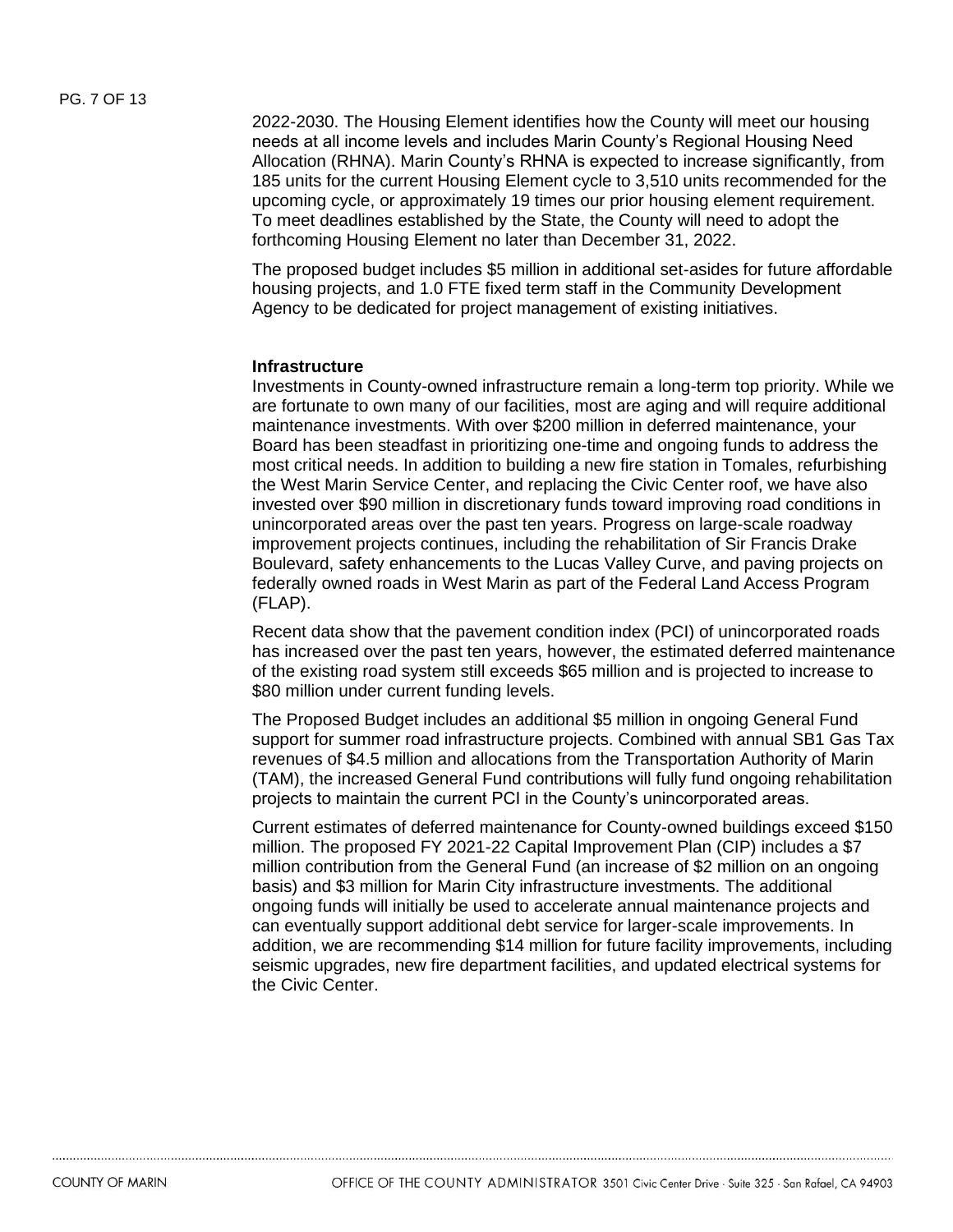#### **Budget Outlook**

Facing a General Fund budget shortfall caused by the COVID-19 pandemic, your Board approved \$7.8 million in budget adjustments on November 17, 2020, summarized in Appendix A, which included the elimination of 22 vacant positions across County departments.

Combined with Board-approved budget reductions, recent growth in the local and statewide economy has improved the County's fiscal outlook and the General Fund is balanced for FY 2021-22. Countywide property tax growth is expected to be four percent in FY 2021-22, which reflects a continued trend of slowing growth rates from this revenue source (see below). Local sales tax and hotel tax (TOT) receipts are expected to see significant growth next year as regional economic activity returns to pre-pandemic levels.

Despite a historic level of one-time funding from state and federal sources, the County's structural operating shortfalls are expected to persist over the next five years. Baseline expenditure commitments for current services are projected to grow faster than our ongoing revenue base can support, which is a characteristic of a slow-growth county. Recent State Department of Finance population data suggest that Marin's population declined by approximately one percent in 2020 and long-term projections indicate that our population will continue to decline steadily over the next twenty years.

Over the past year, one-time state and federal funding allocations enabled the County to maintain and enhance emergency response operations without making additional reductions to community services. Initially through the federal Coronavirus Aid, Relief, and Economic Security (CARES) Act and Federal Emergency Management Agency (FEMA) reimbursements, and now through the federal \$1.9 trillion American Rescue Plan Act (ARPA) of 2021, the County has been able to fund investments in rental assistance, homelessness prevention, small business assistance, educational services, public health response and other areas to support our recovery from the unprecedented public health emergency. As part of the American Rescue Plan, the County of Marin will receive \$50 million in direct federal allocations over the next two years, while cities and towns in Marin will receive an additional \$36 million. We are also expecting additional funding opportunities from federal infrastructure spending bills and the State budget. We will work with your Board to allocate these one-time funds in a manner consistent with current community priorities and long-term strategic plans.

#### **State Budget**

In just one year, the State has transitioned from a projected \$54 billion shortfall that incorporated the anticipated economic effects of the COVID-19 pandemic to a nearly \$76 billion surplus, including the current fiscal year and next. The May Revise provides tremendous opportunities in many areas, perhaps most notably in homelessness, mental health, childcare, and broadband infrastructure. The State now expects to have over \$100 billion in new discretionary spending in FY 2021-22, including approximately \$26 billion in federal relief funds to the State. Approximately 90 percent of all proposed increases in spending are one-time.

Included in the Governor's May Revision were several improved economic assumptions for the coming year. Because the state budget relies heavily on highincome earners, who have done well along with the stock market, revenues far outpaced initial recessionary fears despite broad service sector job losses that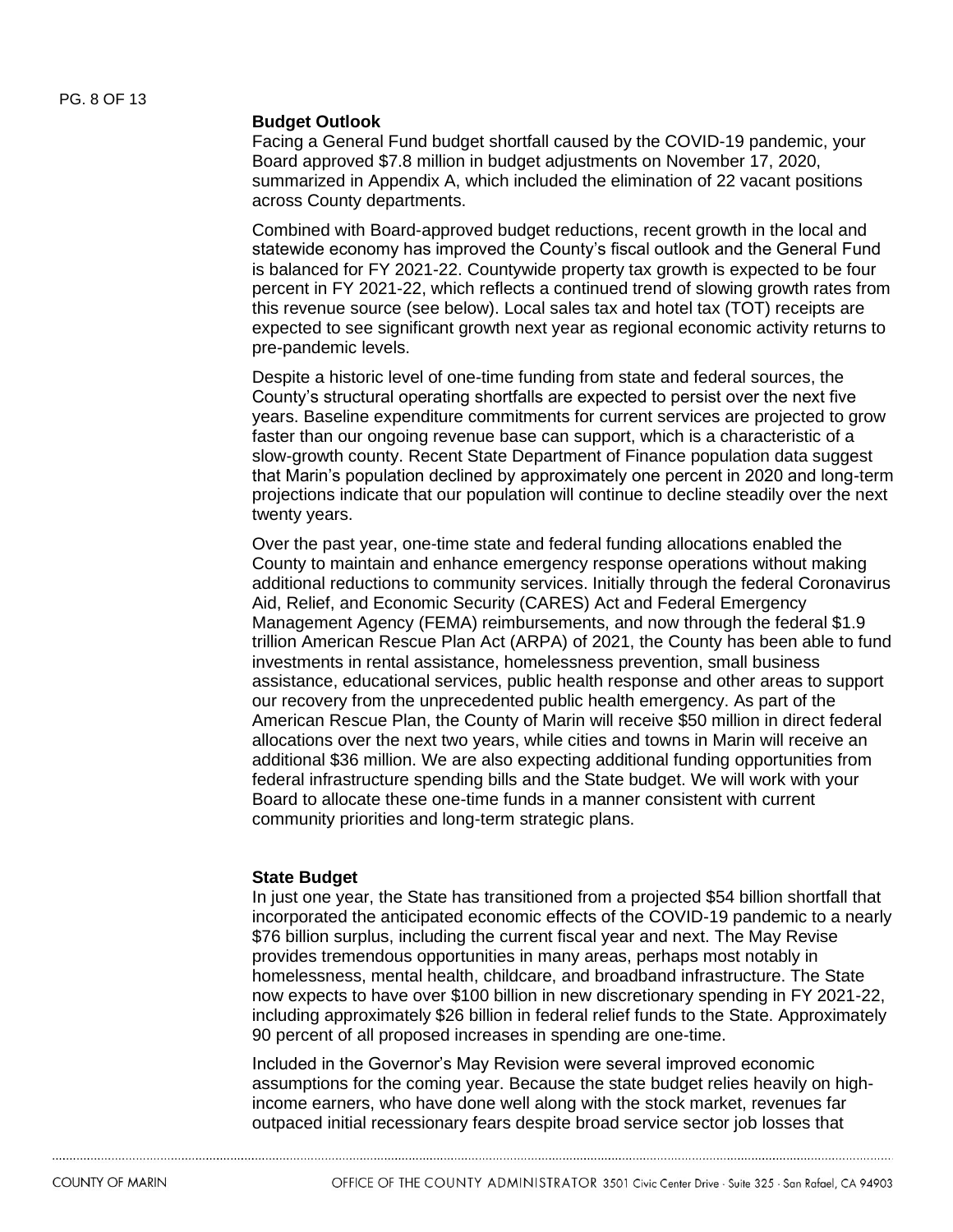contributed to high unemployment in 2020 - and an uneven recovery since. Overall, the State expects the economy to recover to pre-pandemic employment levels by 2023, though recovery in low-wage sectors will take longer.

Improved economic conditions have enabled the Governor to propose significant increases in nearly every area of the state budget, including:

- \$12 billion in homelessness funding that supports systems-level solutions to end homelessness, including Project Homekey and Family Housing Support programs.
- \$8 billion in direct monetary aid to middle-class families.
- \$7 billion in broadband funding that would fill infrastructure gaps for middle and last-mile network connections.
- \$5 billion in drought and water rate relief programs that will support residents and water supply agencies.
- \$2 billion for past-due utility payments for renters most impacted by the pandemic.
- \$1.5 billion for small business grants to aid with reopening.
- \$650 million in community resilience program funding that will support infrastructure for emergency evacuation shelters and cooling centers, including county fairgrounds and other local facilities.

We will monitor events in the coming weeks and months and keep your Board updated. The Legislature will have until June 15th to adopt a State budget, though many items may require budget trailer bill resolution throughout the summer.

#### **Justice Partnerships**

The County's public safety departments and their partners in Health and Human Services continue to work collaboratively to keep the entire community healthy and safe. These efforts have served to advance racial equity, save lives, increase accountability, and link clients to vital services.

At the onset of the COVID-19 pandemic, public safety departments worked together to comply with evolving public health guidance by establishing criteria to reduce the jail population and modifying legal proceedings. Throughout the pandemic, the Sheriff's Office, District Attorney, Public Defender, and Probation Department have worked collaboratively and have made significant headway on programs such as the Re-Entry Team, which seeks to reduce recidivism by connecting clients with mental health, addiction, and employment services.

Other efforts have been in progress for several years, including the Stepping Up Initiative, which was started in 2017 to reduce the number of clients with behavioral health conditions within the criminal justice system and to increase mental health staffing within the County jail. Additionally, we have increased crisis intervention training for first responders. Currently, 70 percent of patrol officers are trained in crisis intervention, with a goal of reaching 90 percent by the end of this calendar year.

Moving forward, public safety partners will strive to expand restorative justice opportunities, maintain a reduced jail population, and enhance collaborations to provide mental health diversion services. We are also evaluating recent trends,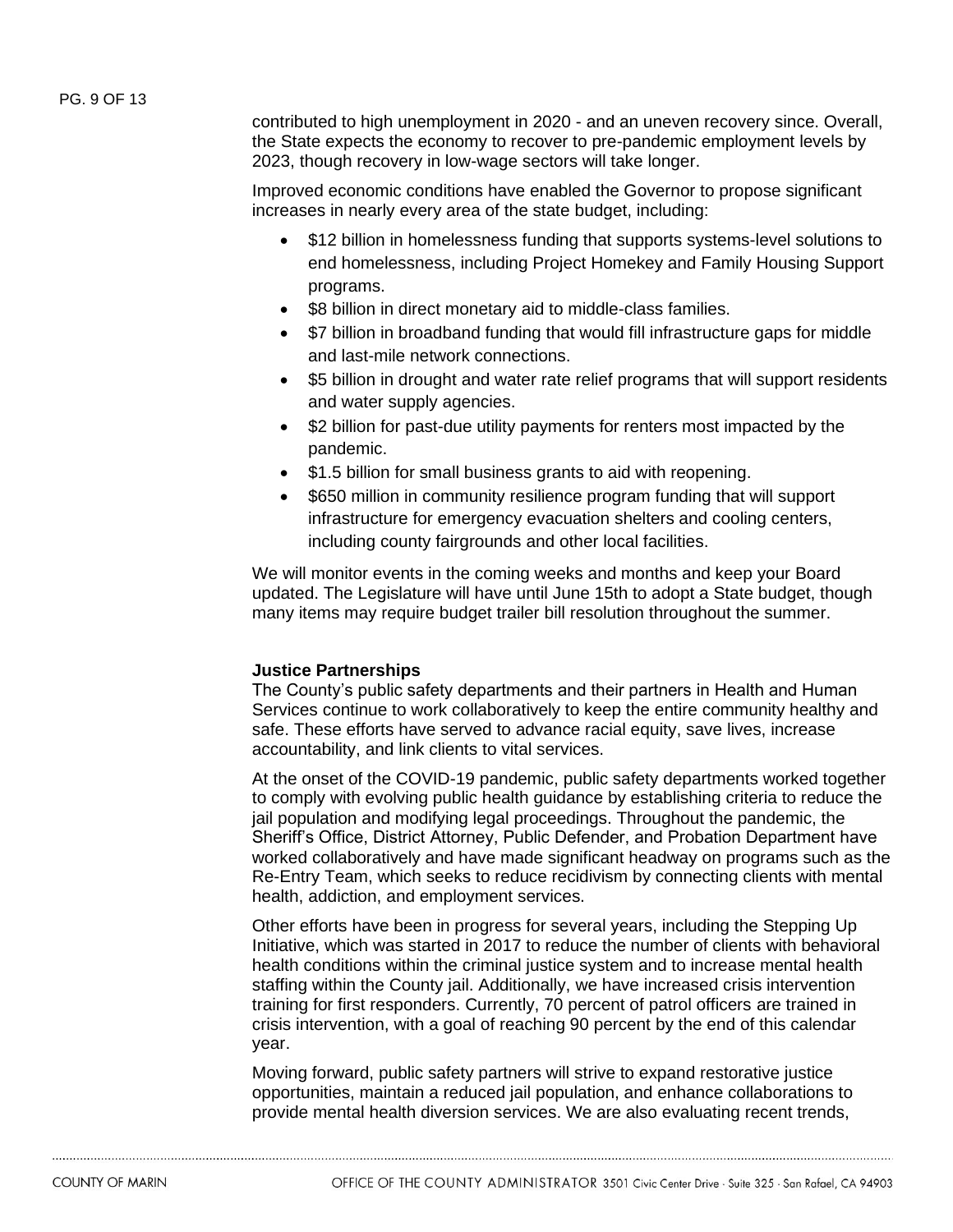including the average daily census at the County Jail and Juvenile Hall, to develop options for modifying future service models.

This proposed budget includes funding for a pilot Marin-based Sexual Assault Response Team (SART), which works to provide a dedicated legal team to investigate and prosecute sexual assault cases, as well as provide comprehensive support for survivors of assault. It also includes \$500,000 to provide additional resources for hate crime investigations and the redaction of racially identifiable data from criminal justice proceedings.

#### **Homelessness**

Since 2018 the County has received over \$11.5 million in state and federal funding for homeless response initiatives including the Homeless Emergency Aid Program (HEAP), Homeless Housing, Assistance and Prevention (HHAP) Grant, and the Emergency Solutions Grants (ESG) program. The pandemic has only emphasized the need for stable and sustainable housing for all residents. Early in the pandemic, the County provided temporary housing at three motels to reduce the risk of COVID-19 for vulnerable individuals experiencing homelessness. The State initiative, Project Roomkey, largely supported the motel-based housing programs. The program has continued throughout the pandemic and currently provides 40 rooms at a Marin County motel and case management support and connections to health care coordination. Project Roomkey will continue to operate until state funding expires on September 30, 2021.

Project Homekey, the second phase in the State's response to protect Californians experiencing homelessness and at high risk for serious illness caused by COVID-19, provided over \$750 million statewide to create interim and permanent housing for people experiencing or at-risk of experiencing homelessness. In October 2020, Marin County received \$8.6 million in grant funding through Project Homekey to acquire locations in Corte Madera and San Rafael. These locations are being renovated to provide 63 new units of permanent supportive housing. Governor Newsom announced additional state funding for Homekey 2.0 as part of the proposed FY 2021-22 State budget, for which the County is actively seeking proposals and community support.

This proposed budget includes the addition of five ongoing staff in the Whole Person Care Division, \$5 million for future investments for permanent housing with supportive services, and \$1.2 million in set-asides for potential countywide homelessness partnerships with cities and towns.

#### **Mental Health**

The County has significantly expanded funding for mental health resources in recent years and we continue to seek innovative ways to improve services. Throughout the past year, the mental health impacts of the pandemic have further emphasized the need for enhanced prevention, outreach, and supportive services.

In September 2020, your Board approved an updated Mental Health Services Act (MHSA) 3-Year Plan, which included an additional seven full time positions and funding for mental health programs including the Stepping Up Initiative, the Mobile Crisis Team, and expansion of the Community Health Advocates Program. Marin's Mobile Crisis Response Team (MCRT) is a free service that provides an immediate response to emergency mental health, substance abuse, and crisis situations. As an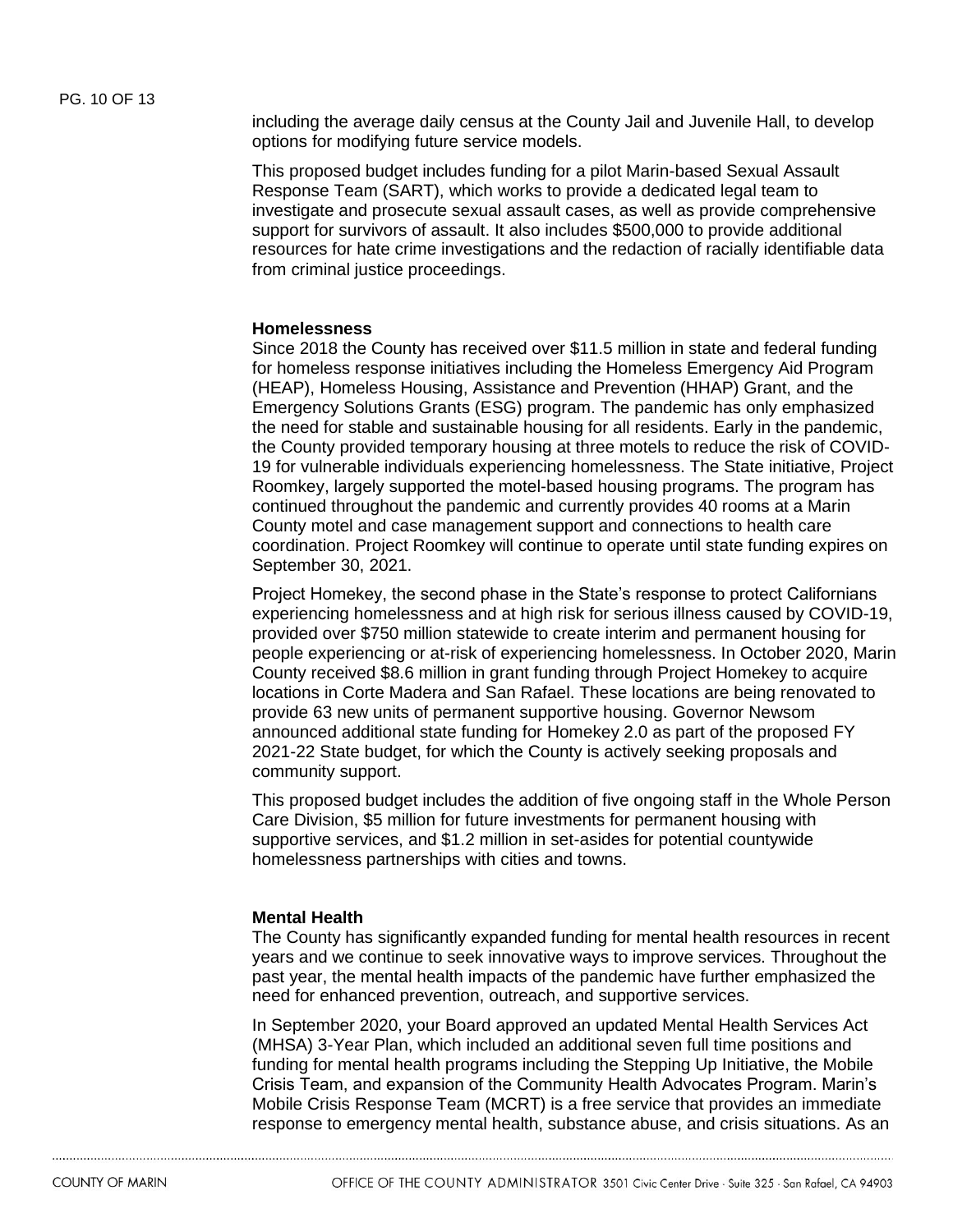alternative to calling 9-1-1, the Team responds to emergency situations with trained professionals specializing in managing mental health crises and distress situations. While the team partners with law enforcement, approximately 80 percent of calls do not involve law enforcement. We remain committed to funding the existing MCRT team after grant funding expires, and we are currently working with the cities and towns across Marin to develop a plan for expanded service hours and improved regional services.

Your Board recently approved additional funding from the Mental Health Student Services Act (MHSSA) grant, which provides \$4 million in funding over four years, and the Mental Health Services Act (MHSA) Innovation Plan. The MHSSA grant will allow the County's Behavioral Health and Recovery Services (BHRS) to build on partnerships with Marin County Office of Education and the San Rafael and Novato school districts to fund Health and Wellness coordinators. The MHSA Innovation Plan focuses on the re-entry community for women and focuses on healing-centered and holistic support for women with serious mental illness who have been incarcerated.

Mental Health Residential services continue to be a major cost driver of the County budget, with cost increases projected to exceed five percent annually. To mitigate future cost increases, we are working with non-profit organizations to expand local service options, including the development of County-owned property at 920 Grand Avenue in San Rafael. The proposed budget includes \$2.5 million in increased ongoing funding for mental health residential facilities and \$1.2 million in set-aside funds for potential expansion of MCRT services as part of the partnership with cities and towns.

#### **2020 Census and Redistricting**

Every ten years, the United States Census Bureau conducts a count of every person living in the United States. Information from the U.S. Census helps determine where to locate schools, roads, hospitals, and other facilities; informs decisions regarding business growth and housing needs; and influences geographically defined state legislative districts, which initiates a "redistricting" process that begins in the year following a Census.

Following a Census, county officials use the data to realign supervisorial districts, considering shifts in population growth since the last Census and assuring equal representation in compliance with the constitutional "one person, one-vote" principle and of the Voting Rights Act. Each supervisorial district must be "substantially equal" in the number of residents.

Census data is typically received in the spring of the following year, but the COVID-19 pandemic caused significant delays in the federal Census count. We do not anticipate receiving the final adjusted Marin County data until October 2021. Despite the delay, California counties must submit final supervisorial district boundaries to the State no later than December 15, 2021. Staff will be working with your Board and the public during the first half of the new fiscal year to consider any adjustments that may be necessary to reflect population shifts within the County.

#### **EQUITY IMPACT STATEMENT**

The County of Marin strives to be an anti-racist, multicultural organization committed to accountability, transformational change, and community engagement. The Office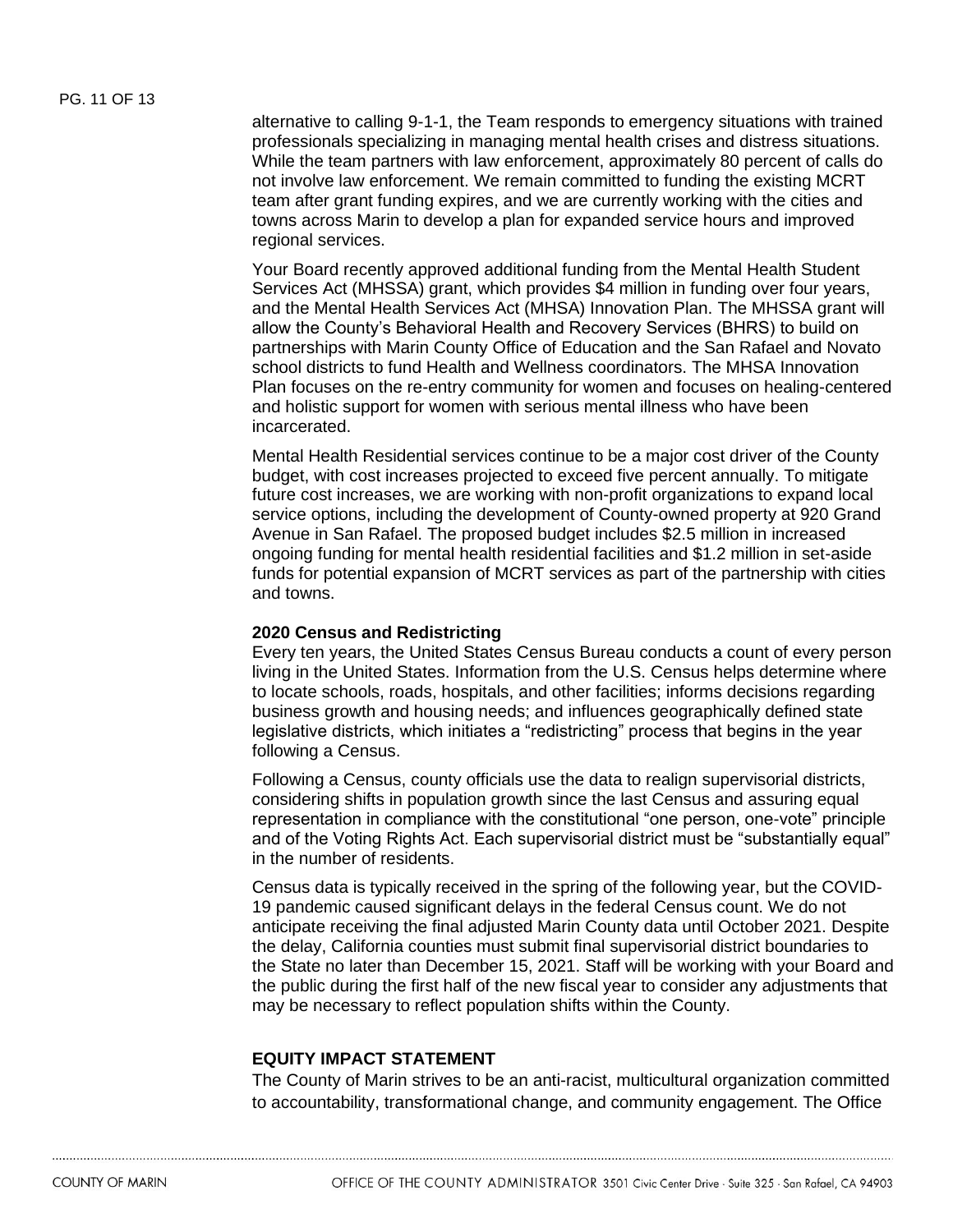of Equity's vision is to dismantle inequities and modify systems inherited through centuries of racial, social, and political injustice.

This proposed budget includes a revised County Mission that incorporates equity into each focus area, as well as \$5 million in set-asides for future Racial Equity initiatives, the creation of a dedicated Equity Division within the County Administrator's Office to provide ongoing leadership on countywide issues, and staffing enhancements in the Health and Human Services department to support equity initiatives.

We will work with your Board and County Departments to ensure that the budget allocation process is informed by a racial equity lens that evaluates the potential impacts on unserved and underserved populations within our community.

#### **FINANCIAL ATTACHMENTS**

This letter includes several attachments. The attached Schedule 12 summarizes special district sources and uses in State Auditor-Controller format. We are also requesting your Board's approval to make technical adjustments as necessary to properly budget and account for grants, projects and other financial allocations, including properly accounting for authorized position allocation adjustments and unspent purchase orders, associated requisitions and related appropriation authority to open the new fiscal year as part of the Final Budget for FY 2021-22.

Attachments A-C detail carryforward administrative designations and designations of fund balance. Consistent with Governmental Accounting Standards Board (GASB) Statement No. 54, these carryforward designations are categorized as either "Commitments," which require your Board's approval to establish, change or utilize, or "Assignments," which require County Administrator approval. The Assignments category includes administrative designations, and some operating reserve accounts – such as the vehicle replacement or radio replacement accounts and stabilization funds. The Commitments category includes reserves for self-insurance, economic uncertainty, contracts, a state/federal budget reserve, and one-time project setasides.

#### **CONCLUSION**

For a more detailed overview of the FY 2021-22 Proposed Budget, please refer to the Proposed Budget document. Copies of the Proposed County Budget are available for public review on the County's website [\(www.marincounty.org/budget\)](file://///CO.MARIN.CA.US/FS1/CAOSHARE/Budget/BUDGET/Budget%20FY%2019-20/BOS%20Letter%20_%20Proposed%20and%20Final/www.marincounty.org/budget). Detailed information is available from the Department of Finance relating to special districts under the Board and it will be published online as well.

We are working to wind down the COVID-19 pandemic emergency response in a measured and data-driven way so that we do not lose any of the ground we gained this past year. At the same time, we are working across the organization and with our community and regional partners to prepare for future emergencies, enhance our homelessness and mental health services, and continually improve our justice system.